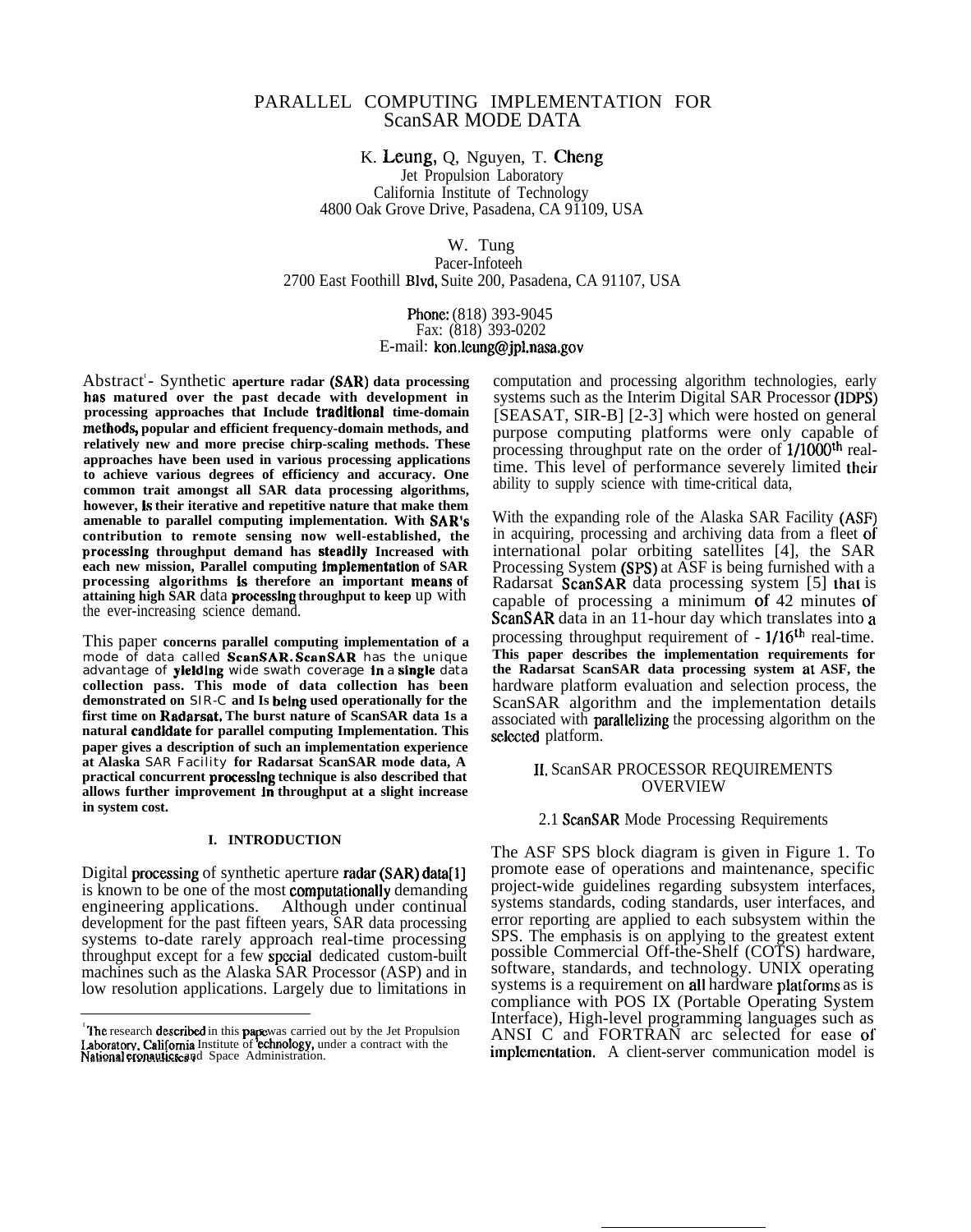also adopted with SAR processors acting as production servers in response to a control processor client,

The ScanSAR Processor (SSP) System at ASF is required to process daily 34 minutes of Radarsat ScanSAR data, In addition, it is required to produce another 8 minutes of ScanSAR data in a quick 2-hour turnaround mode. With the current approach of sharing processing hardware with the Precision Processor, the net throughput requirement for the SSP becomes daily processing of 42 minutes of ScanSAR data in an 11-hour period or roughly 1/16th real-time rate,



# III. ScanSAR DATA CHARACTERISTICS & PROCESSING ALGORITHM

In the ScanSAR mode [6], wide swath coverage on the order of 200 km to 500 km is achieved by sweeping the antenna beam electronically in the cross-track dimension to generate multiple overlapping sub-swaths, each extending approximately 100 km in range. The resulting echo data for each subswath appears in the form of discrete 'bursts' rather than a continuous sequence. For Radarsat, swath width of -500 km can be achieved using its 4-beam modes, while -300 km swath can be obtained with the 3-beam and 2-beam modes.

ScanSAR data, when viewed on a per beam basis, resembles those collected from a burst mode SAR. The processing algorithm selected for ScanSAR data (see Figure 2) [7-8] therefore patterns closely after the one used for Magellan, a burst mode SAR that imaged Venus from 1990 to 1992. Data processing is basically handled on a pcr burst basis until the very last step when image data from each burst is merged to form the final multi-look image frame. The familiar frequency-domain fast correlation approach is used to compress range lines in each burst. A data corner-turn is then applied followed by azimuth processing which is accomplished using the efficient deramp-FFT method. Geometric and radiometric correction as well as pixel averaging are then applied to the resulting image pixels from each burst before they are merged together in a multi-look overlay process,



## IV. ScanSAR PLATFORM EVALUATION

The hardware selection process for the ScanSAR Processor took 6 months and 2 peer reviews to complete. This process involved the following steps:

- 1 initial scoping of class of machine.
- 2 performing computer market survey and identifying candidate platforms,
- 3 developing representative benchmark software and selection criteria.
- 4 performing benchmarking and platform evaluation,
- 5 selecting the target platform.

# 4.1 Scoping of Target Platform

Based on the requirements set forth in Section II and some prototype code, rough counts of the number of operations required to produce typical image products were compiled. This included FFT's in the range and azimuth compression processes and rcsampling in the projection and co-ordinate transformation process to name a few. Based on the throughput requirement, an estimate on the size of a targel machine was determined to be on the order of 500 million floating point operations per second (500 MFLOPS) sustained.

# 4.2 Computer Market Survey

A computer market survey was then conducted to seek out suitable candidate hardware platforms. The criteria for inclusion in the evaluation process were mainly the machine's expected computational capability and its availability to support our benchmarking effort. Estimated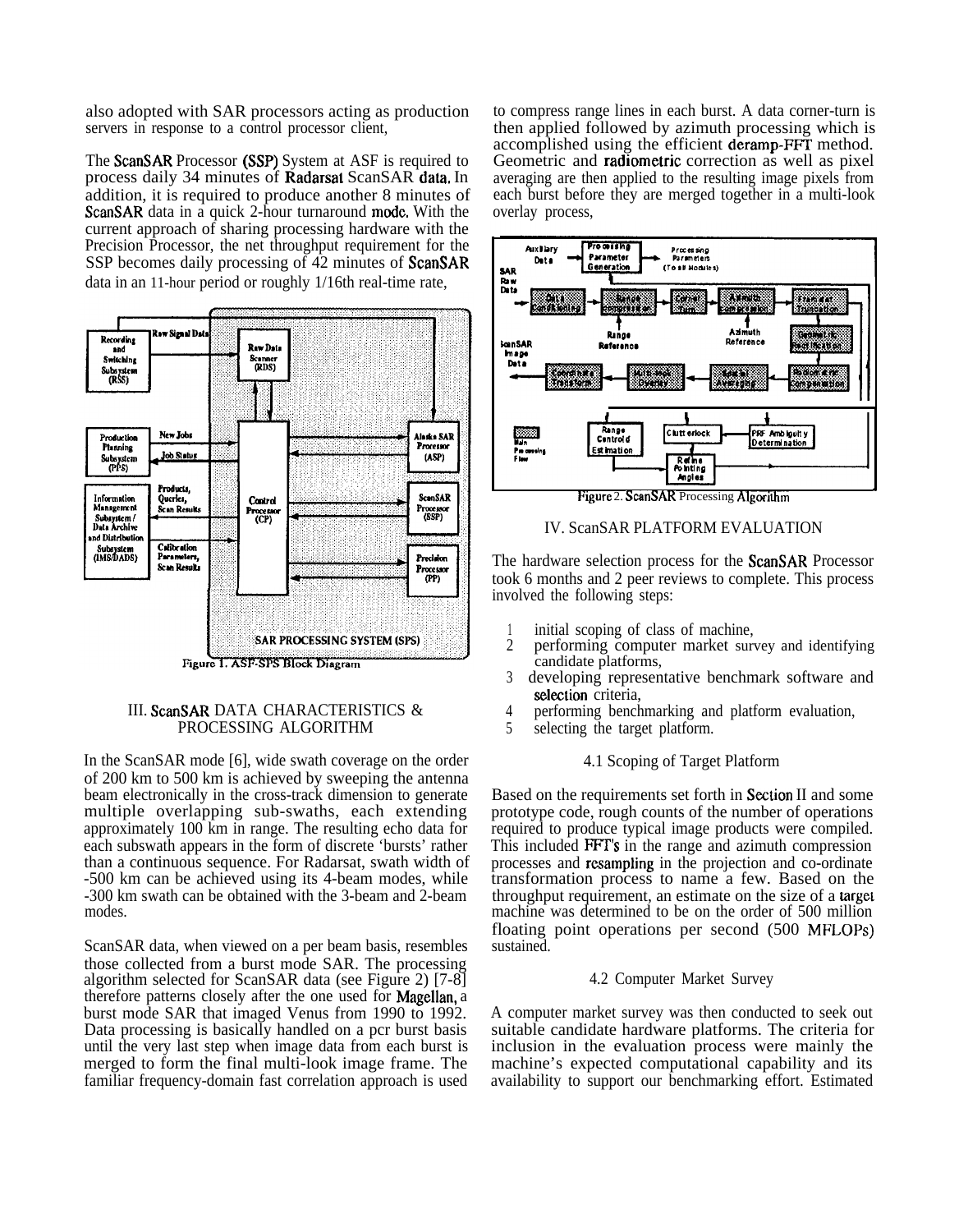system cost was not of initial concern noting that some of the more expensive supercomputers maybe available under time-used lease arrangements. Machines identified in this effort represented both Symmetric Multi-Processor (SMP) and Massively Parallel Processor (MPP) class of system architecture. SMP candidates included the Power Challenge series from Silicon Graphics, Inc. (SGI) and the DEC-7000 series models from Digital Equipment Corp. (DEC). MPP representatives were the CRAY T3D, the Intel Paragon, the Thinking Machine Corp.'s CM-5, and the IBM SP-2.

The hardware characteristics and configurations of the candidate platforms are listed in Table I. -

| Machine                         | Max<br># of<br>Proc's<br>Ben-<br>chm-<br>arked | Peak<br>Rated<br>MFI.-<br>OPS<br>ner<br>proc | Clock<br><b>I</b> Rato<br>MHz | <b>IMcm-</b><br>lory<br>'Size<br>(Mb) | Second Oper-<br>ary<br>cache<br>memor<br>Iv (Mb) | lating<br>Sys-<br>tem | Pro-<br>etam-<br>ining<br>Lan-<br>guage |
|---------------------------------|------------------------------------------------|----------------------------------------------|-------------------------------|---------------------------------------|--------------------------------------------------|-----------------------|-----------------------------------------|
| МРР МАСШАЕТ                     |                                                |                                              |                               |                                       |                                                  |                       |                                         |
| <b>IBM SP(2)</b><br>(RS 6000)   | 32                                             | 268                                          | 67                            | 128                                   | NA                                               | AIX I                 | тп                                      |
| <b>CRAYT-3D</b><br>(DEC ALPHA)  | 128                                            | 150                                          | 150                           | 32                                    |                                                  | N/A UNIC<br>ΟS        | тπ                                      |
| टात ड<br>(TI DSP)               | 32                                             | 128                                          | 128                           | 32                                    |                                                  | N/A ICMOS 1-90.F7     | 7.C                                     |
| PARAGON<br>(Intel i860 XP)      | 32                                             | 100                                          | 32                            | 32                                    | NΛ                                               | OSF/I                 | F77.C                                   |
| <b>КИЛИЗИЗИЗИ</b>               |                                                |                                              |                               |                                       |                                                  |                       |                                         |
| SGI P-Challenge<br>(MIPS R8000) | ΙK                                             | 300                                          | 75                            | 2048                                  | 4                                                | <b>IRIX</b>           | -F77.C                                  |
| <b>DEC-7000</b><br>(DEC ALPHA)  | 6                                              | 275                                          | 275                           | 2048                                  | 4                                                | <b>OSF/I</b>          | 177.C                                   |

Tabtc I. Candidate **Plarfomr Characteristics**

**<sup>1</sup> Memory size used for benchmarking, size represents per processor** for MPP and machine total for SMP.

# 4.3 Benchmark Software

The benchmark software covered all major computation and  $1/0$  steps in the ScanSAR algorithm. The benchmark code was written in FORTRAN and C, and ran on a model 670 SUN workstation with a single processor, It ingested raw data samples in 81/8Q format from disk, performed the necessary data unpacking, performed the ScanSAR data processing steps outlined in the previous section, repacked the output pixels into byte format and output to disk. The input and output **files** as **well** as timing results obtained on the SUN were used as a reference for comparison.

The benchmark software consisted of the following categories of software modules:

- 1 Computation modules performing
	- a FFT's used in range compression and azimuth compression,
	- b vectorized computation with indexed memory access for interpolation and resampling,
	- c vcctorizcd computation with direct memory access for multi-look overlay.
- 2 Data movement modules performing
	- a data packing& unpacking,
	- b corner turn,
	- c framelet truncation.
- 3 Data 1/0 modules performing a disk read/write, b message passing between processors in MPP machines.

All software modules were written in ANSI FORTRAN or C language, each in less than 100 lines of code. Some pertinent parameters of the benchmark software are listed in Table H.

|  |  |  | Table II. Benchmark Parameters |
|--|--|--|--------------------------------|
|--|--|--|--------------------------------|

| Number of Range Samples                | 8192    |
|----------------------------------------|---------|
| Number of Azimuth Samples              |         |
| Range FFT Length                       | ن د باب |
| Azimuth FFT Length                     | 64      |
| No. Image Framelet Samples Along-track | -60     |
| No. Image Framelet Samples Cross-track | 1250    |
| No. Final Image Samples Along-track    | 5000    |
| No. Final Image Samples Cross-track    | 5000    |

4.4 Benchmark & Platform Evaluation

The benchmark software was first **ported** to each candidate platform and in all cases made initially to run on only a single processing clement. The resulting timing and output files were collected and checked against the reference obtained on the SUN 670, The ported code on each candidate machine is then parallelized using standard vendor supplied routines and procedures. Although consultation from vendor on specific issues was allowed, the actual code porting and optimization on each machine were performed by a designated member of the hardware selection team so that a subjective measure of code development effort and code portability in general could be gauged.

A prioritized list of machine attributes was also developed to assure thoroughness in the evaluation and to maximize the objectivity in the platform selection process. A total of 10 specific attributes were used, listed below in descending order of importance to the ScanSAR data processing application:

- 1 throughput capability<br>2 software porting and
- 2 software porting and development effort<br>3 operating system and compiler maturity
- 3 operating system and compiler maturity<br>4 expected system reliability and maintain
- 4 expected system reliability and maintainability<br>5 purchase cost
- purchase cost
- 6 adaptability to other t ypes of processing algorithm
- 7 system expandability<br>8 compliance with Port compliance with Portable Operating System & Interface guide (pOSIX)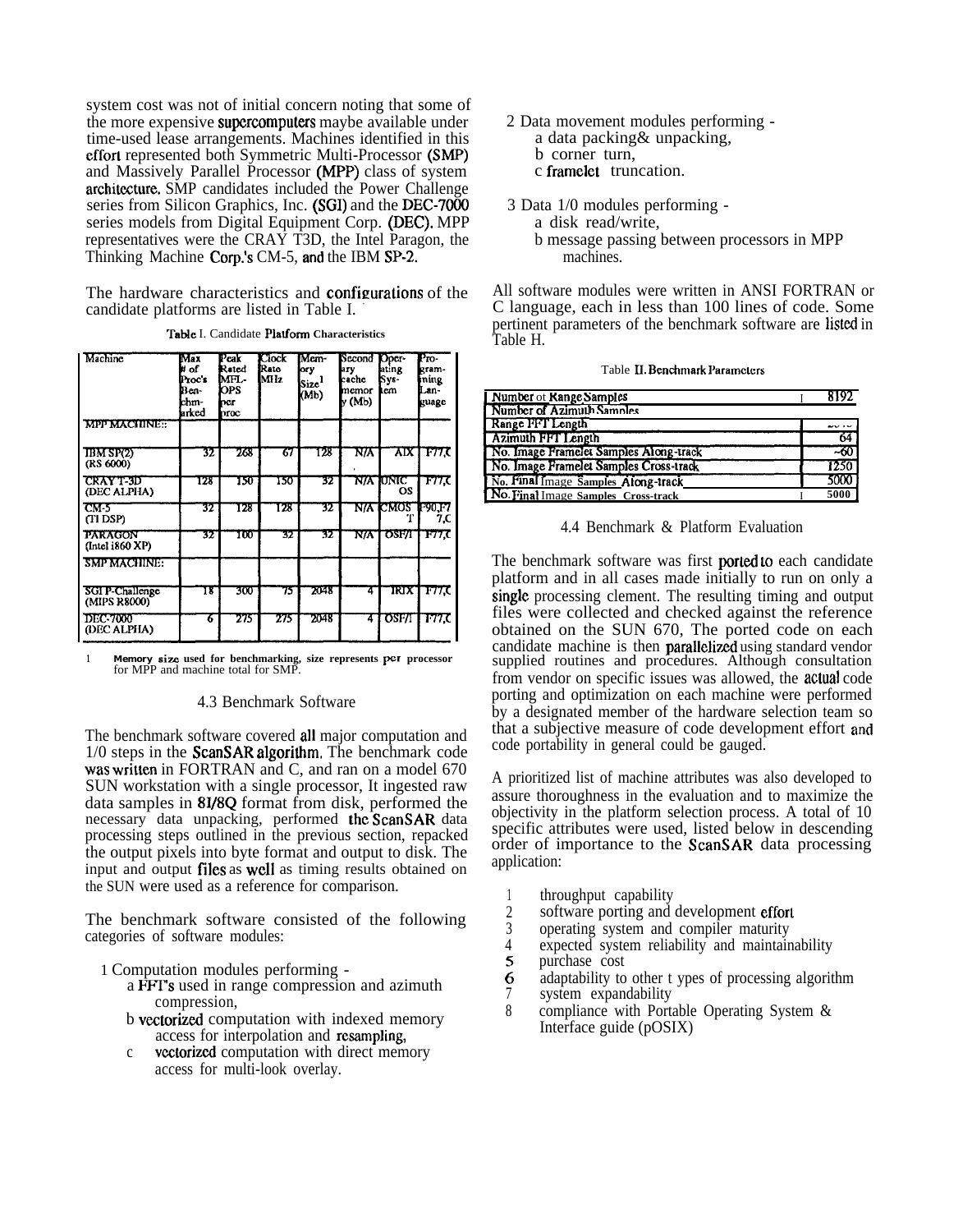- 9 availability and support of the Open Software Foundation (OSF) Distributed Computing Environment (DCE)
- 10 availability of appropriate digital signal processing (DSP) library routines

## 4.5 Platform Selection & Description

Based on our evaluation of the candidate platforms against the list of prioritized attributes, the target platform selected is the IBM SP-2. The IBM SP-2, also known as the Scalable POWERparrallel System 9076, is a collection of RISC System/6000 processors connected together via a proprietary high performance switch (HPS) called the SP-2 communication subsystem. This scalable architecture, with the support of the HPS, affords the user scalable performance when dealing with compute- as well as I/Ointensive jobs. The user can actually execute both serial and parallel applications simultaneously while managing the whole system from a single workstation. The 1 BM SP-2 software is based on an open architecture AIX/6000 UNIX operating system that allows the user to easily integrate the SP-2 machine into user's existing environment. The IBM **software** supports a comprehensive set of AIX Parallel System Support Programs (PSSP) in addition to C and FORTRAN. To assist in parallel programming development, the IBM Parallel Environment for AIX program product provides development and execution support for parallel applications written in FORTRAN, C and C++ using the Message Passing Interface (MPI) standard. In addition, parallel libraries such as IBM Parallel Engineering and Scientific Subroutine Library (PESSL) are available to create or convert applications to take advantage of the parallel processor architecture of the SP-2.

To satisfy the requirement of processing 42 minutes of ScanSAR data in 11 hours, it is determined that 20 processing nodes are required. To enhance reliability and to retain flexibility for expansion, the 20 nodes are grouped into two 8-node and one 4-node machines. Each processing node is chosen to be the 'wide' 66MHz variety equipped with 256 MB of RAM, 4 GB of disks, an Ethernet connection and a High Performance Switch (HPS) Adapter. A FDDI controller connects one of the processing nodes of each machine to the external Control Processor (CP) to effect high speed data access. Operations on each machine is orchestrated by a model 390 control workstation equipped with 128 MB RAM, 2 GB of disks, 2 Ethernet controllers, a CD-ROM drive, an 8-mm tape drive for back-up, and an 19 inch color monitor. It is expected that each 8-node and 4 node machine can handle processing of 17 and 8 minutes of RADARSAT ScanSAR data respectively in an 1 l-hour day.

The hardware configuration of a single 8-node SP-2 unit is illustrated in Figure 3.



Fig. 3. Target Platform Configuration

# V. IMPLEMENTATION

#### 5.1 Sample Dataset Description

The sample dataset consists of approximate 1500 bursts (see Figure 4) representing a typical 4-beam 500 X 500 km<sup>2</sup> image frame, Each burst consists of approximate 65 range lines, each contains approximate 8500 samples. Each sample is represented in 2 bytes (81/8Q) resulting in a data file size of 1.5 Giga bytes (GB). The data is generated synthetically such that point targets will result when the data is processed.

During the benchmarking process, the concept of 'fine grain' versus 'coarse grain' parallelization was explored. The difference between the two is mainly illustrated by the fact that 'fine grain' parallelization typically applies parallel processing to the lowest level of data clement. In the case of ScanSAR data, 'fine grain' parallelization will effect the distribution of individual range lines (and azimuth lines in azimuth processing) to all available processing elements for processing, This approach, although effective in distributing computation workload, can often times cause throughput penalties in the form of excessive data movements amongst processing elements. With the burst nature of the ScanSAR data, it is demonstrated that the use of 'coarse grain' parallelization, where blocks of integral bursts arc distributed to the available processing elements for processing, is the more efficient approach. 'Fine grain' parallelization is usually the approach taken by vendor supplied parallelization routines in the absence of user intervention.

Using the 'coarse grain' approach, the sample dataset is divided into a number of roughly equal segments (see Figure 4) equal ing to number of processing elements. Each equal segment is assigned to a processing element for processing. By keeping each data burst within a processing element throughout most of the processing steps, the need for data movement and communications between processing elements is greatly reduced.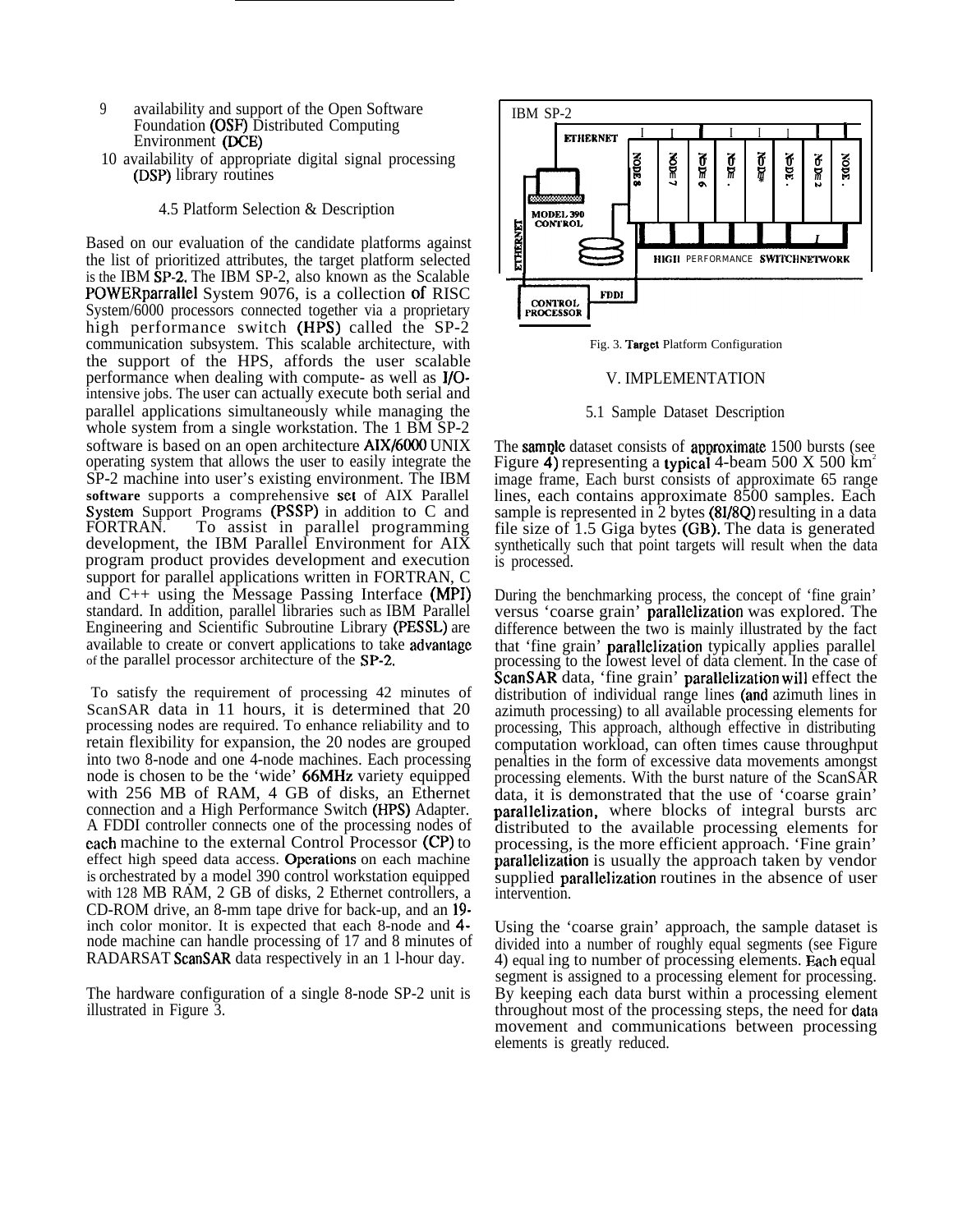

5.2 ScanSAR Algorithm Implementation

The ScanSAR data processing algorithm [4] is executed in four stages:

- 1 a raw data transfer stage where conditioned (deeodcd and reformatted) echo data file together with all necessary ancillary data files are transferred from the CP disk to the SP-2,
- 2 a pre-processing stage that effectively processes a small subset of the data to derive refined pointing information,
- 3 a main-processing stage that executes the CPUintensive steps of the processing algorithm such as range and azimuth compression, geometric rectification, and radiometric compensation,
- 4 a post-processing stage where parlially overlaid image pixels from each data segment are merged to form multi-look pixels before being projected onto a specific geometric co-ordinate...

The following sections describe the implementation details on the SP-2 for each processing stage, using the sample dataset shown in Figure 4 for illustration.

# *Raw Data Transfer*

A typical 500 km X 500 km image frame consists of -1500 data bursts and occupies a 2 GB data file that resides on disks attached to the CP, Two options were considered in bringing the data file into the SP-2 via the FDDI network. The first option involves buffering the input data from CP first onto external disks mounted on one of the processing nodes (e.g. node 8 in Figure 3). Processing at each node will then begin by accessing data from the external disks.

The second option effects the transfer from CP through one of the nodes to the local disks on each processing node via the HPS, Processing at each node will then begin by accessing data from its own local disks. Timing results for these two options based on the sample dataset are -10 minutes and  $\sim$ 13 minutes respectively.

## *Pre-Processing*

Pre-processing refers to the process of refining processing parameters initially derived from ephemeris, It involves most of the processing stages in main processing except that only a small subset of the data is processed. The discussion on pre-processing implementation is therefore defered to the main processing section.

#### *Main Processing*

Main processing refers to the processing steps of range compression, corner-turn, azimuth processing, geometric rectification, radiometric compensation, pixel averaging, and partial overlay. Using the 'coarse grain' parallelization approach, contiguous data bursts from a data segment are processed by one processing node (see Figure 4). In particular, range lines from each burst arc first range compressed using the fast Fourier correlation method [9] whereby range lines are FFT'ed, multiplied with a range reference, and inverse FFT'ed. The resulting range compressed data is corner-turned using the on-board RAM memory of the processing node. Azimuth processing is then applied using the deramp-FFT method [9] whereby each azimuth line is multiplied with a frequency ramp followed by a forward FFT. Framelet truncation, geometric **rectification, and radiometric compensation are then applied.** The pixel data is then detected and merged with the corresponding pixels obtained from the previous bursts. A pixel averaging process is applied to achieve constant resolution and number of looks. At the end of main processing, each processing node will hold an overlaid image segment in its local disks. Timing results on a 8-node machine based on the sample dataset are 31 minutes when data is accessed from the external disks versus -21 minutes when accessed from the local disks.

## *Post Processing*

The post processing stage merges the overlaid image segments from each node into a single large image before performing the final projection **onto** a specific co-ordinate grid. This process is done at onc of the processing nodes. The resulting image data occupies a file of 25 MB at one **byte per pixel, Timing results indicates -5 minuks to** accomplish this stage of processing.

#### 5.3 Processing Throughput

The handling of a particular job request by the ScanSAR Processor involves the sequential execution of the four